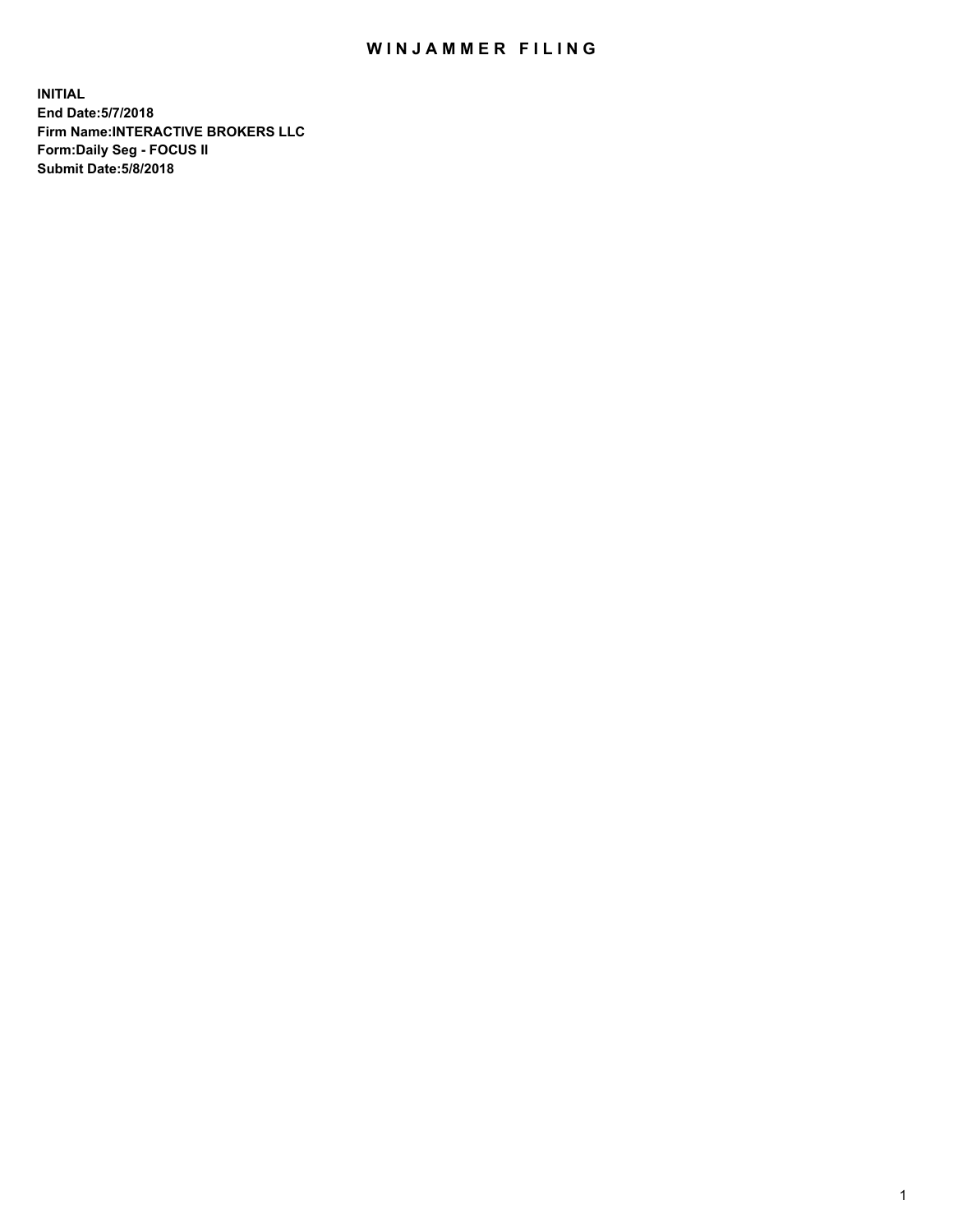## **INITIAL End Date:5/7/2018 Firm Name:INTERACTIVE BROKERS LLC Form:Daily Seg - FOCUS II Submit Date:5/8/2018 Daily Segregation - Cover Page**

| Name of Company<br><b>Contact Name</b><br><b>Contact Phone Number</b><br><b>Contact Email Address</b>                                                                                                                                                                                                                          | <b>INTERACTIVE BROKERS LLC</b><br>James Menicucci<br>203-618-8085<br>jmenicucci@interactivebrokers.c<br>om |
|--------------------------------------------------------------------------------------------------------------------------------------------------------------------------------------------------------------------------------------------------------------------------------------------------------------------------------|------------------------------------------------------------------------------------------------------------|
| FCM's Customer Segregated Funds Residual Interest Target (choose one):<br>a. Minimum dollar amount: ; or<br>b. Minimum percentage of customer segregated funds required:%; or<br>c. Dollar amount range between: and; or<br>d. Percentage range of customer segregated funds required between:% and%.                          | $\overline{\mathbf{0}}$<br>$\overline{\mathbf{0}}$<br>155,000,000 245,000,000<br>00                        |
| FCM's Customer Secured Amount Funds Residual Interest Target (choose one):<br>a. Minimum dollar amount: ; or<br>b. Minimum percentage of customer secured funds required:%; or<br>c. Dollar amount range between: and; or<br>d. Percentage range of customer secured funds required between: % and %.                          | $\overline{\mathbf{0}}$<br>$\mathbf 0$<br>80,000,000 120,000,000<br>00                                     |
| FCM's Cleared Swaps Customer Collateral Residual Interest Target (choose one):<br>a. Minimum dollar amount: ; or<br>b. Minimum percentage of cleared swaps customer collateral required:% ; or<br>c. Dollar amount range between: and; or<br>d. Percentage range of cleared swaps customer collateral required between:% and%. | $\overline{\mathbf{0}}$<br>$\underline{\mathbf{0}}$<br>0 <sub>0</sub><br>0 <sub>0</sub>                    |

Attach supporting documents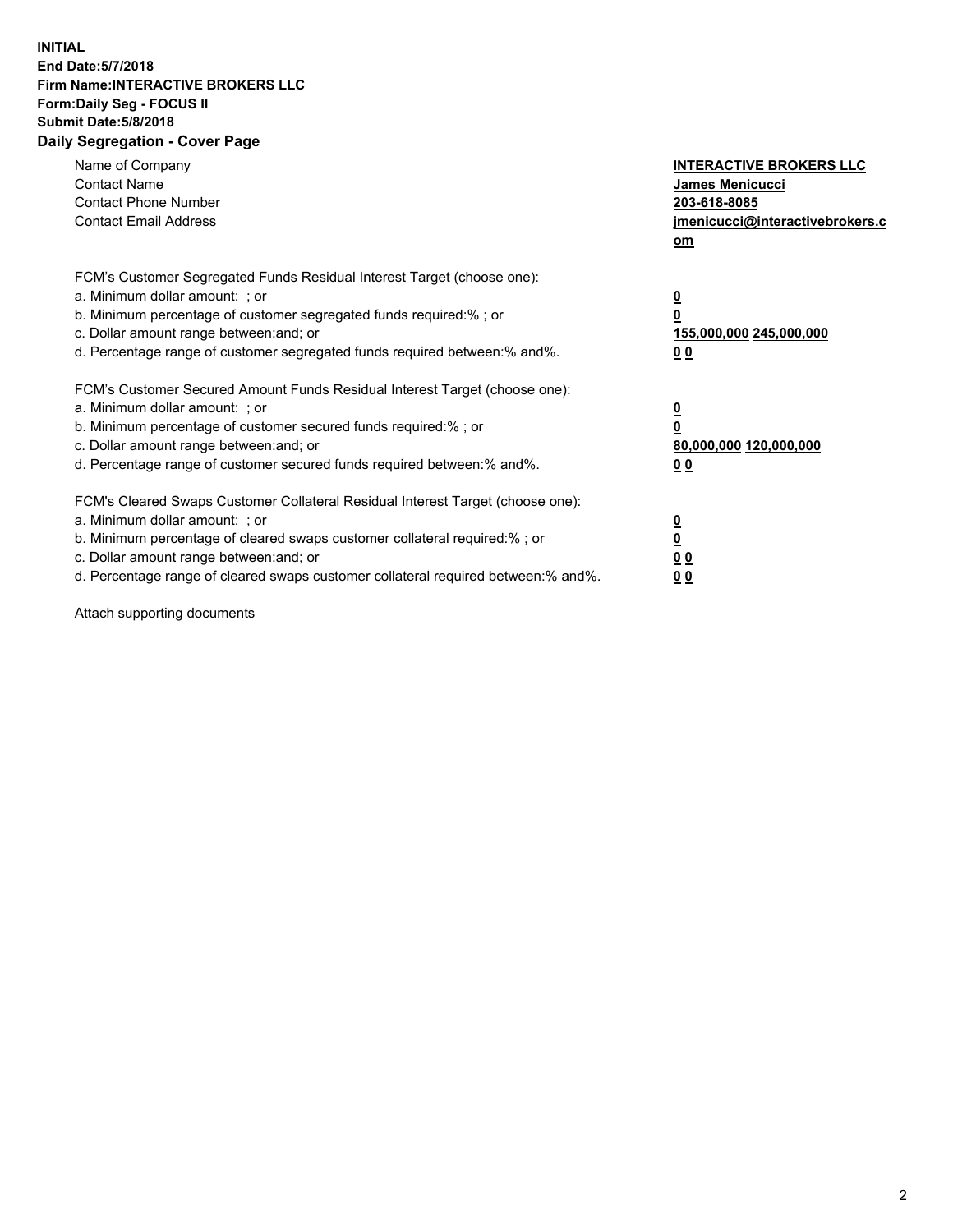## **INITIAL End Date:5/7/2018 Firm Name:INTERACTIVE BROKERS LLC Form:Daily Seg - FOCUS II Submit Date:5/8/2018 Daily Segregation - Secured Amounts**

|     | Foreign Futures and Foreign Options Secured Amounts                                         |                                                |
|-----|---------------------------------------------------------------------------------------------|------------------------------------------------|
|     | Amount required to be set aside pursuant to law, rule or regulation of a foreign            | $0$ [7305]                                     |
|     | government or a rule of a self-regulatory organization authorized thereunder                |                                                |
| 1.  | Net ledger balance - Foreign Futures and Foreign Option Trading - All Customers             |                                                |
|     | A. Cash                                                                                     | 443,635,409 [7315]                             |
|     | B. Securities (at market)                                                                   | 0 [7317]                                       |
| 2.  | Net unrealized profit (loss) in open futures contracts traded on a foreign board of trade   | $-8,054,446$ [7325]                            |
| 3.  | Exchange traded options                                                                     |                                                |
|     | a. Market value of open option contracts purchased on a foreign board of trade              | 281,588 [7335]                                 |
|     | b. Market value of open contracts granted (sold) on a foreign board of trade                | 44,791 [7337]                                  |
| 4.  | Net equity (deficit) (add lines 1.2. and 3.)                                                | 435,817,760 [7345]                             |
| 5.  | Account liquidating to a deficit and account with a debit balances - gross amount           | <b>2,318</b> [7351]                            |
|     | Less: amount offset by customer owned securities                                            | 0 [7352] 2,318 [7354]                          |
| 6.  | Amount required to be set aside as the secured amount - Net Liquidating Equity              | 435,820,078 [7355]                             |
|     | Method (add lines 4 and 5)                                                                  |                                                |
| 7.  | Greater of amount required to be set aside pursuant to foreign jurisdiction (above) or line | 435,820,078 [7360]                             |
|     | 6.                                                                                          |                                                |
|     | FUNDS DEPOSITED IN SEPARATE REGULATION 30.7 ACCOUNTS                                        |                                                |
| 1.  | Cash in banks                                                                               |                                                |
|     | A. Banks located in the United States                                                       | 91,223,898 [7500]                              |
|     | B. Other banks qualified under Regulation 30.7                                              | 0 [7520] 91,223,898 [7530]                     |
| 2.  | Securities                                                                                  |                                                |
|     | A. In safekeeping with banks located in the United States                                   | 371,376,440 [7540]                             |
|     | B. In safekeeping with other banks qualified under Regulation 30.7                          | 0 [7560] 371,376,440 [7570]                    |
| 3.  | Equities with registered futures commission merchants                                       |                                                |
|     | A. Cash                                                                                     | $0$ [7580]                                     |
|     | <b>B.</b> Securities                                                                        | $0$ [7590]                                     |
|     | C. Unrealized gain (loss) on open futures contracts                                         | $0$ [7600]                                     |
|     | D. Value of long option contracts                                                           | $0$ [7610]                                     |
|     | E. Value of short option contracts                                                          | 0 [7615] 0 [7620]                              |
| 4.  | Amounts held by clearing organizations of foreign boards of trade                           |                                                |
|     | A. Cash                                                                                     | $0$ [7640]                                     |
|     | <b>B.</b> Securities                                                                        | $0$ [7650]                                     |
|     | C. Amount due to (from) clearing organization - daily variation                             | $0$ [7660]                                     |
|     | D. Value of long option contracts                                                           | $0$ [7670]                                     |
|     | E. Value of short option contracts                                                          | 0 [7675] 0 [7680]                              |
| 5.  | Amounts held by members of foreign boards of trade                                          |                                                |
|     | A. Cash                                                                                     | 104,109,738 [7700]                             |
|     | <b>B.</b> Securities                                                                        | $0$ [7710]                                     |
|     |                                                                                             |                                                |
|     | C. Unrealized gain (loss) on open futures contracts                                         | 10,867,937 [7720]                              |
|     | D. Value of long option contracts                                                           | 281,588 [7730]                                 |
|     | E. Value of short option contracts                                                          | <u>-44,791</u> [7735] <u>93,478,598</u> [7740] |
| 6.  | Amounts with other depositories designated by a foreign board of trade                      | 0 [7760]                                       |
| 7.  | Segregated funds on hand                                                                    | $0$ [7765]                                     |
| 8.  | Total funds in separate section 30.7 accounts                                               | 556,078,936 [7770]                             |
| 9.  | Excess (deficiency) Set Aside for Secured Amount (subtract line 7 Secured Statement         | 120,258,858 [7380]                             |
|     | Page 1 from Line 8)                                                                         |                                                |
| 10. | Management Target Amount for Excess funds in separate section 30.7 accounts                 | 80,000,000 [7780]                              |
| 11. | Excess (deficiency) funds in separate 30.7 accounts over (under) Management Target          | 40,258,858 [7785]                              |
|     |                                                                                             |                                                |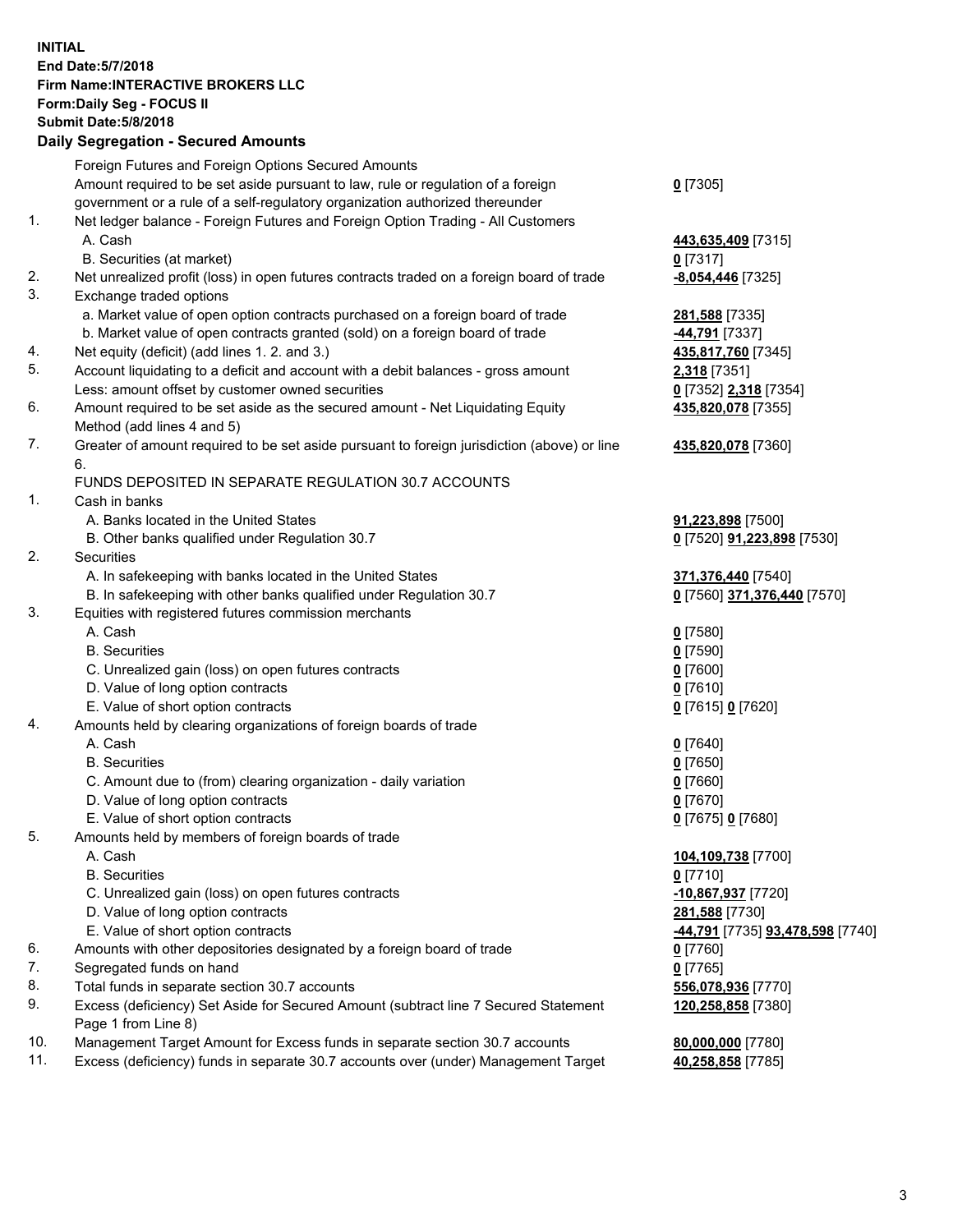**INITIAL End Date:5/7/2018 Firm Name:INTERACTIVE BROKERS LLC Form:Daily Seg - FOCUS II Submit Date:5/8/2018 Daily Segregation - Segregation Statement** SEGREGATION REQUIREMENTS(Section 4d(2) of the CEAct) 1. Net ledger balance A. Cash **4,059,390,521** [7010] B. Securities (at market) **0** [7020] 2. Net unrealized profit (loss) in open futures contracts traded on a contract market **39,740,247** [7030] 3. Exchange traded options A. Add market value of open option contracts purchased on a contract market **164,095,486** [7032] B. Deduct market value of open option contracts granted (sold) on a contract market **-184,194,887** [7033] 4. Net equity (deficit) (add lines 1, 2 and 3) **4,079,031,367** [7040] 5. Accounts liquidating to a deficit and accounts with debit balances - gross amount **155,981** [7045] Less: amount offset by customer securities **0** [7047] **155,981** [7050] 6. Amount required to be segregated (add lines 4 and 5) **4,079,187,348** [7060] FUNDS IN SEGREGATED ACCOUNTS 7. Deposited in segregated funds bank accounts A. Cash **530,415,484** [7070] B. Securities representing investments of customers' funds (at market) **2,661,217,981** [7080] C. Securities held for particular customers or option customers in lieu of cash (at market) **0** [7090] 8. Margins on deposit with derivatives clearing organizations of contract markets A. Cash **22,908,413** [7100] B. Securities representing investments of customers' funds (at market) **1,095,363,525** [7110] C. Securities held for particular customers or option customers in lieu of cash (at market) **0** [7120] 9. Net settlement from (to) derivatives clearing organizations of contract markets **-5,691,054** [7130] 10. Exchange traded options A. Value of open long option contracts **164,016,648** [7132] B. Value of open short option contracts **-184,133,353** [7133] 11. Net equities with other FCMs A. Net liquidating equity **0** [7140] B. Securities representing investments of customers' funds (at market) **0** [7160] C. Securities held for particular customers or option customers in lieu of cash (at market) **0** [7170] 12. Segregated funds on hand **0** [7150] 13. Total amount in segregation (add lines 7 through 12) **4,284,097,644** [7180] 14. Excess (deficiency) funds in segregation (subtract line 6 from line 13) **204,910,296** [7190] 15. Management Target Amount for Excess funds in segregation **155,000,000** [7194] **49,910,296** [7198]

16. Excess (deficiency) funds in segregation over (under) Management Target Amount Excess